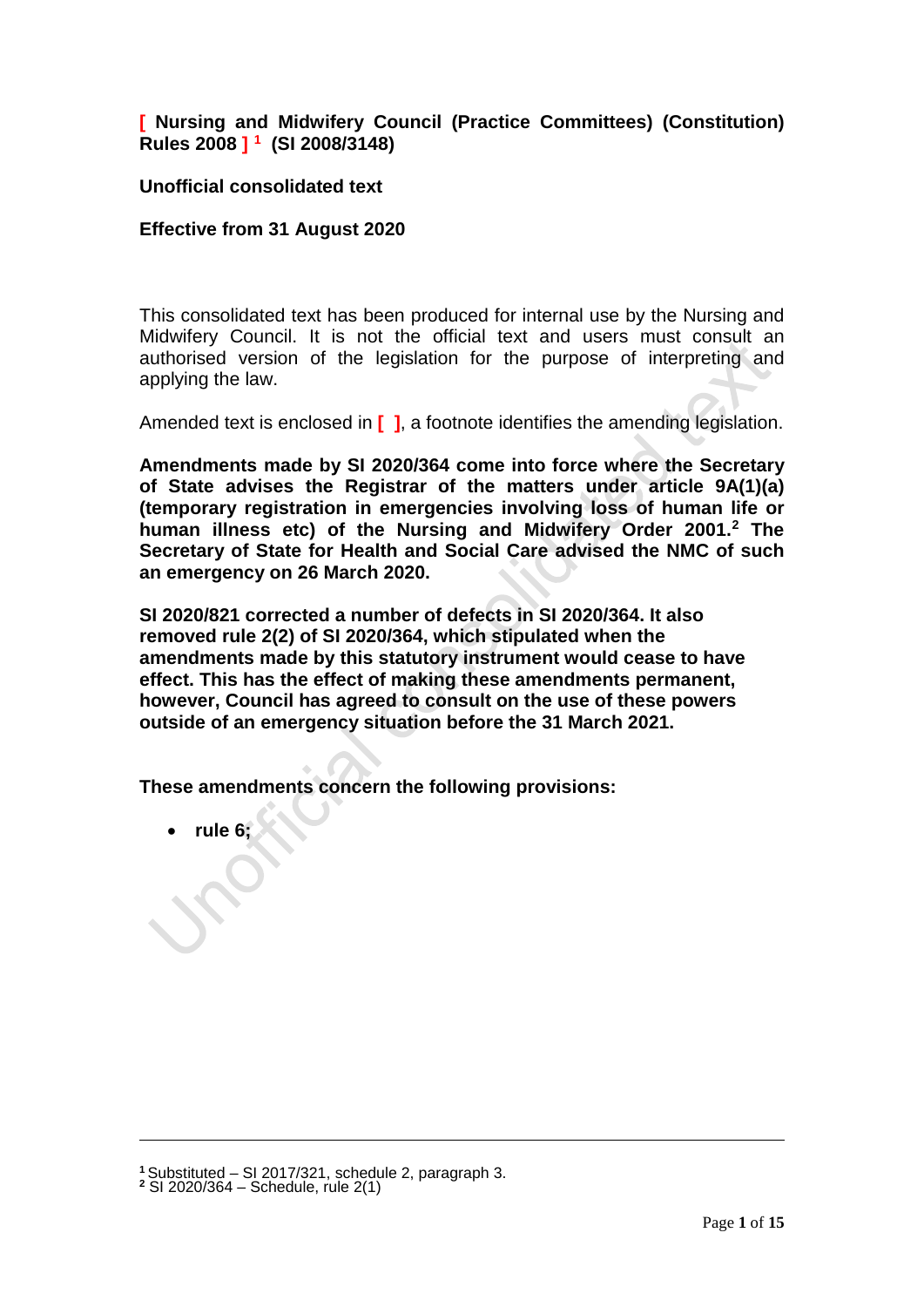This text incorporates amendments made by:

- SI 2009/2894 The Nursing and Midwifery Council (Midwifery and Practice Committees) (Constitution) (Amendment) Rules 2009
- SI 2012/3006 The Protection of Freedoms Act 2012 (Disclosure and Barring Service Transfer of Functions) Order 2012
- SI 2017/321 The Nursing and Midwifery (Amendment) Order 2017
- SI 2018/838 The Nursing and Midwifery (Amendment) Order 2018
- SI 2020/364 The Nursing and Midwifery Council (Emergency Procedures) (Amendment) Rules 2020 Order of Council 2020
- SI 2020/821 The Nursing and Midwifery Council (Coronavirus) (Amendment) (No.2) Rules Order of Council 2020

Frida Cons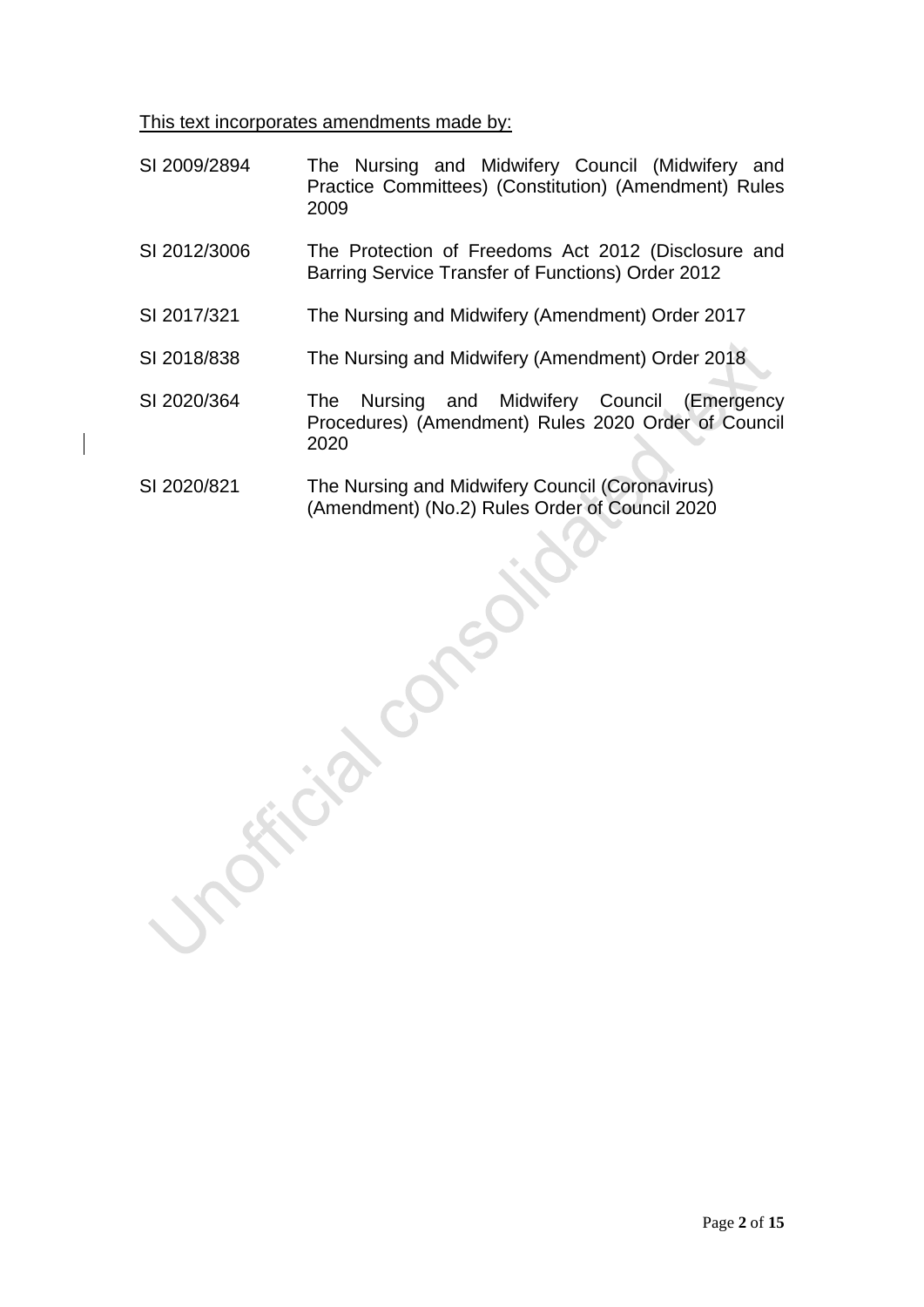# STATUTORY INSTRUMENTS

## **2008 No. 3148**

## **HEALTH CARE AND ASSOCIATED PROFESSIONS**

## **NURSES AND MIDWIVES**

**[** Nursing and Midwifery Council (Practice Committees) (Constitution) Rules 2008 **] [3](#page-2-0)**

> *Made - - - - December 2008 Laid before Parliament December 2008 Coming into force - - 5th January 2009*

At the Council Chamber, Whitehall, the day of December 2008

By the Lords of Her Majesty's Most Honourable Privy Council

The Nursing and Midwifery Council has made the **[** Nursing and Midwifery Council (Practice Committees) (Constitution) Rules 2008 **] [4](#page-2-1)**, as set out in the Schedule to this Order, in exercise of the powers conferred by articles 22(4), 26(3) and (4), 30(9), 32, 33(4) and 47(2) of, and paragraphs 16 and 17 of Schedule 1 to, the Nursing and Midwifery Order 2001**[5](#page-2-2)** and having consulted in accordance with article 47(3) of that Order.

In accordance with articles 47(1) and 48 of the Nursing and Midwifery Order 2001**[6](#page-2-3)**, such Rules shall not come into force until approved by Order of the Privy Council.

Their Lordships, having considered the Rules, are pleased to and do approve them.

This Order may be cited as the **[** Nursing and Midwifery Council (Practice Committees) (Constitution) Rules 2008 **] [7](#page-2-4)** and shall come into force on 5th January 2009.

<span id="page-2-0"></span>**<sup>3</sup>** Substituted – SI 2017/321, schedule 2, paragraph 3.

**<sup>4</sup>** Substituted – SI 2017/321, schedule 2, paragraph 3.

<span id="page-2-2"></span><span id="page-2-1"></span>**<sup>5</sup>** S.I. 2002/253; article 32 and paragraph 16 of Schedule 1 were amended by, and paragraph 17 of Schedule 1 was substituted by, S.I. 2008/1485.

<span id="page-2-3"></span>**<sup>6</sup>** Article 48 was amended by S.I. 2008/1485.

<span id="page-2-4"></span>**<sup>7</sup>** Substituted – SI 2017/321, schedule 2, paragraph 3.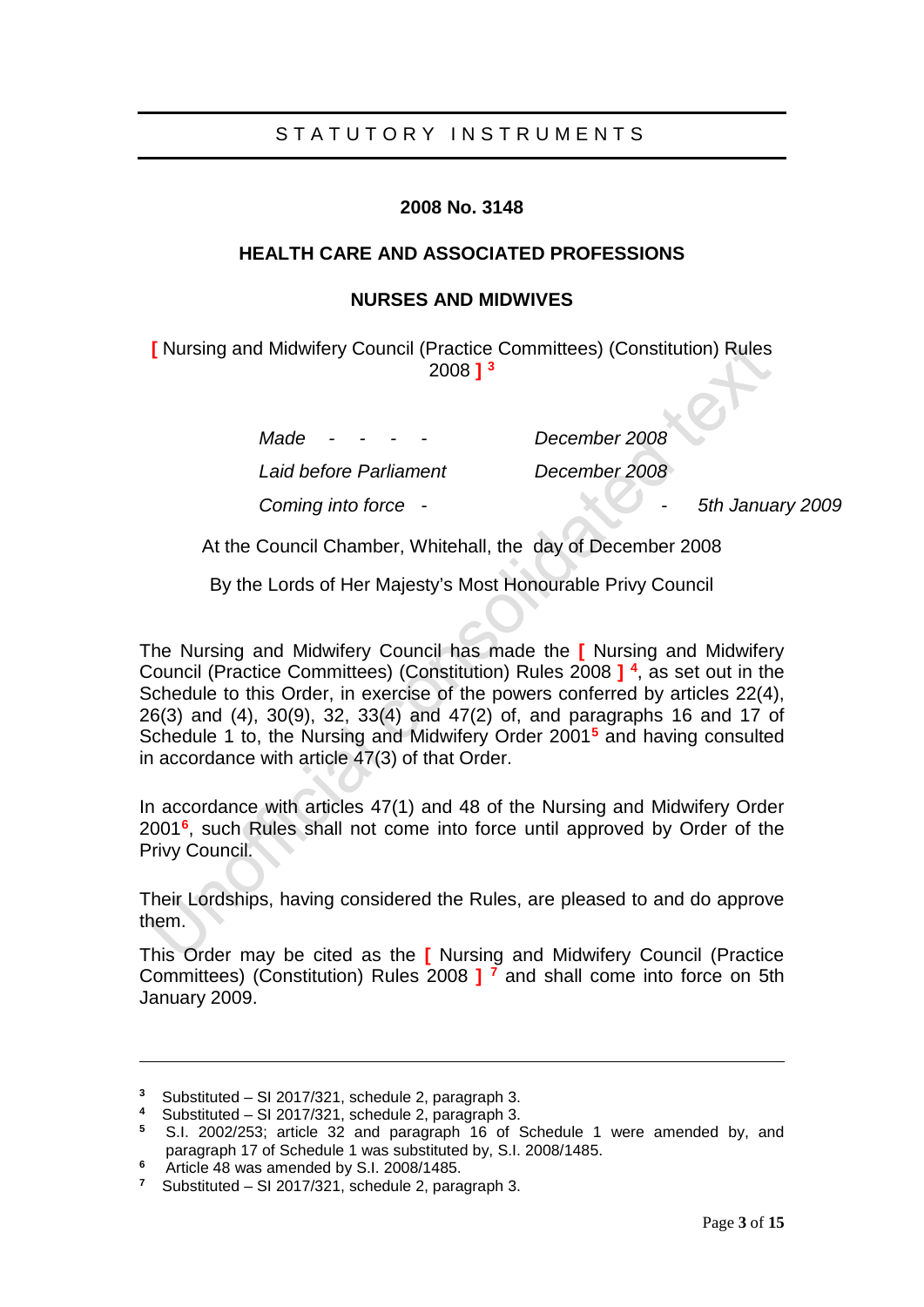*Judith Simpson* Clerk of the Privy Council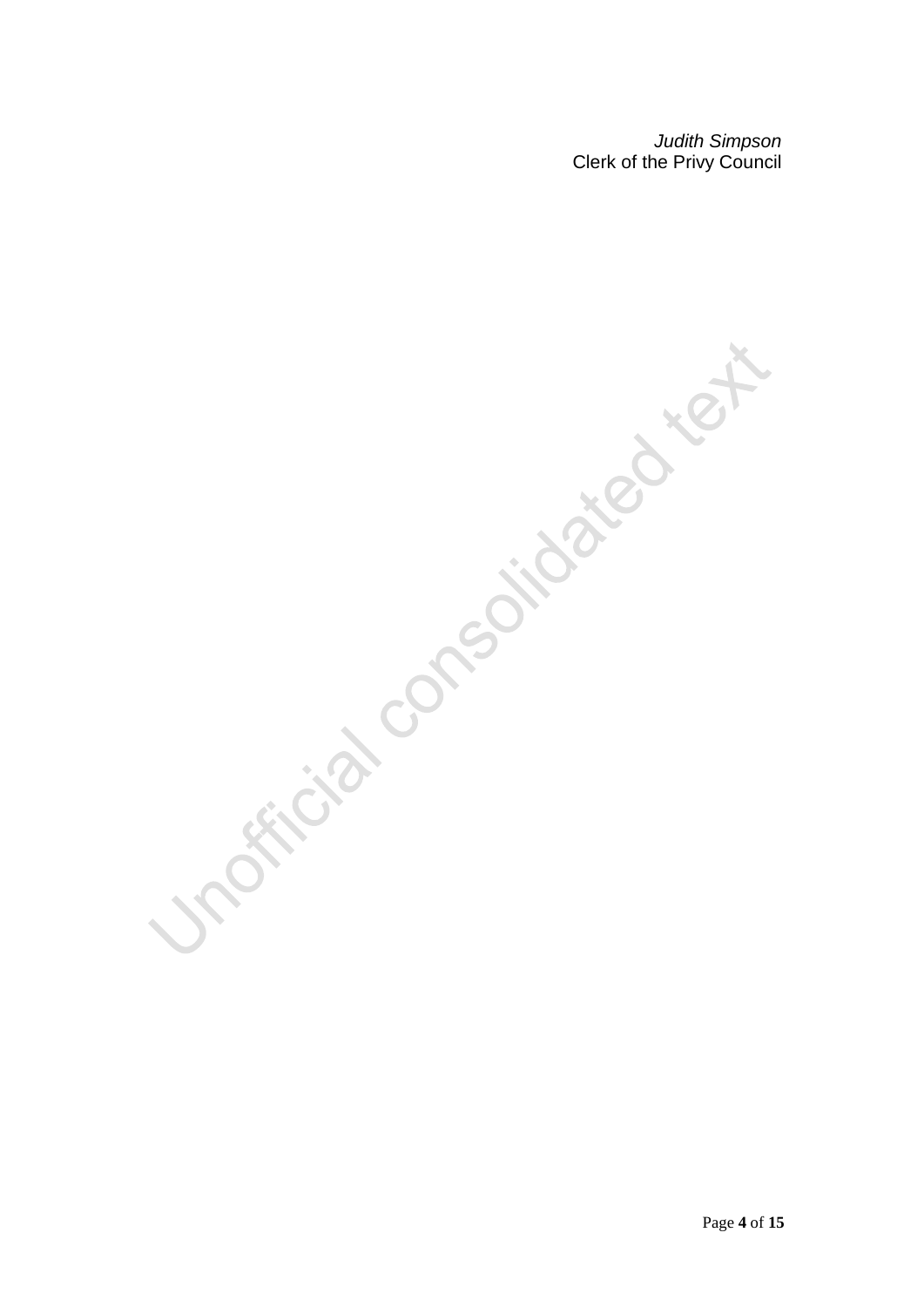# **SCHEDULE**

# **[** NURSING AND MIDWIFERY COUNCIL (PRACTICE COMMITTEES) (CONSTITUTION) RULES 2008 **] [8](#page-4-0)**

The Nursing and Midwifery Council makes the following Rules in exercise of the powers conferred under articles 22(4), 26(3) and (4), 30(9), 32, 33(4) and 47(2) of, and paragraphs 16 and 17 of Schedule 1 to, the Nursing and Midwifery Order 2001, having consulted in accordance with article 47(3) of that Order.

## PART 1

#### **Introductory**

#### **Citation and commencement**

**1.** These Rules may be cited as the **[** Nursing and Midwifery Council (Practice Committees) (Constitution) Rules 2008 **] [9](#page-4-1)** and shall come into force on 5th January 2009.

#### **Interpretation**

-

**2.** In these Rules—

"Appointments Board" means the committee of the Council of that name established pursuant to article 3(12) of the Order **[10](#page-4-2)** ;

"licensing body" means—

- (a) any body, other than the Council, anywhere in the world that licenses or regulates any profession;
- (b) any body that regulated registered nurses or registered midwives before the Council;

"member", unless the context otherwise requires, means a member of **[ . .** 

**. ] [11](#page-4-3)** a Practice Committee and includes the chair, a deputy chair or a panel chair;

"non-registrant" means a person who is not and never has been a **[**registered nurse, midwife or nursing associate**]**[12](#page-4-4) and does not hold a qualification that would entitle them to apply for registration under the Order;

"the Order" means the Nursing and Midwifery Order 2001;

<span id="page-4-0"></span>**<sup>8</sup>** Substituted – SI 2017/321, schedule 2, paragraph 3.

<span id="page-4-1"></span>**<sup>9</sup>** Substituted – SI 2017/321, schedule 2, paragraph 3.

<span id="page-4-2"></span>**<sup>10</sup>** The Appointments Board was established pursuant to a decision of the Council on 7th December 2006.

<span id="page-4-3"></span>**<sup>11</sup>** Omitted – SI 2017/321, schedule 2, paragraph 4(a)

<span id="page-4-4"></span>**<sup>12</sup>** Substituted – SI 2018/838, Schedule 2, paragraph 8(a)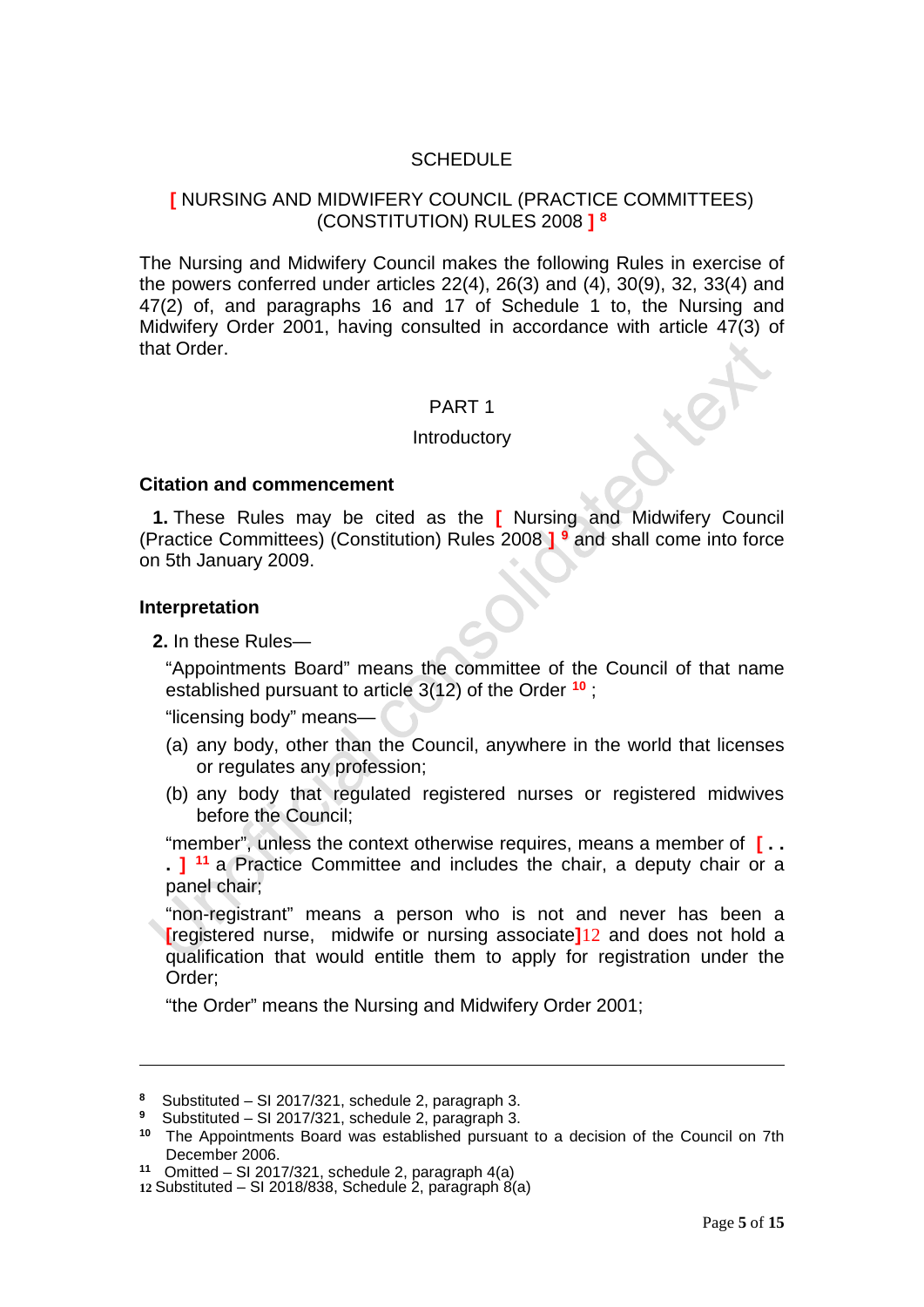$\int_0^1$   $\frac{1}{3}$ 

"spent conviction" means—

- (a) in relation to a conviction in a court in Great Britain, a conviction that is a spent conviction for the purpose of the Rehabilitation of Offenders Act 1974**[14](#page-5-1)**; or
- (b) in relation to a conviction by a court in Northern Ireland, a conviction that is a spent conviction for the purposes of the Rehabilitation of Offenders (Northern Ireland) Order 1978**[15](#page-5-2)**.

## **Appointments Board**

**3.** The Council may obtain the assistance of the Appointments Board in connection with the exercise of any function relating to the appointment of members, including the appraisal of members.

### PART 2

## **[ The Practice Committees ] [16](#page-5-3)**

**4.**— **[ . . . ] [17](#page-5-4)**

**5.**— **[ . . . ] [18](#page-5-5)**

### **The Practice Committees**

**6.**—(1) **[** The members of each Practice Committee shall be appointed by the Council. **] [19](#page-5-6)**

(2) No person who is a member of the Investigating Committee may serve concurrently as a member of **[** the Fitness to Practise Committee **] [20](#page-5-7)**.

(3) No person who is a member of the Council may serve concurrently as a member of a Practice Committee.

(4) Members of the Practice Committees may attend only the proceedings of the committee that they are invited to attend by the Registrar, or by a person duly authorised on the Registrar's behalf to invite them.

(5) The panel of members invited to attend particular proceedings of a Practice Committee in accordance with paragraph (4) may, at those

<span id="page-5-0"></span>**<sup>13</sup>** Omitted – SI 2017/321, schedule 2, paragraph 4(b)

**<sup>14</sup>** 1974 c.53.

<span id="page-5-2"></span><span id="page-5-1"></span>**<sup>15</sup>** S.I. 1978/1908 (N.I. 27).

<span id="page-5-3"></span>**<sup>16</sup>** Substituted – SI 2017/321, schedule 2, paragraph 5

<span id="page-5-4"></span>**<sup>17</sup>** Omitted – SI 2017/321, schedule 2, paragraph 6

<span id="page-5-5"></span>**<sup>18</sup>** Omitted – SI 2017/321, schedule 2, paragraph 6

<span id="page-5-6"></span>**<sup>19</sup>** Substituted – SI 2017/321, schedule 2, paragraph 7(a)

<span id="page-5-7"></span>**<sup>20</sup>** Substituted – SI 2017/321, schedule 2, paragraph 7(b)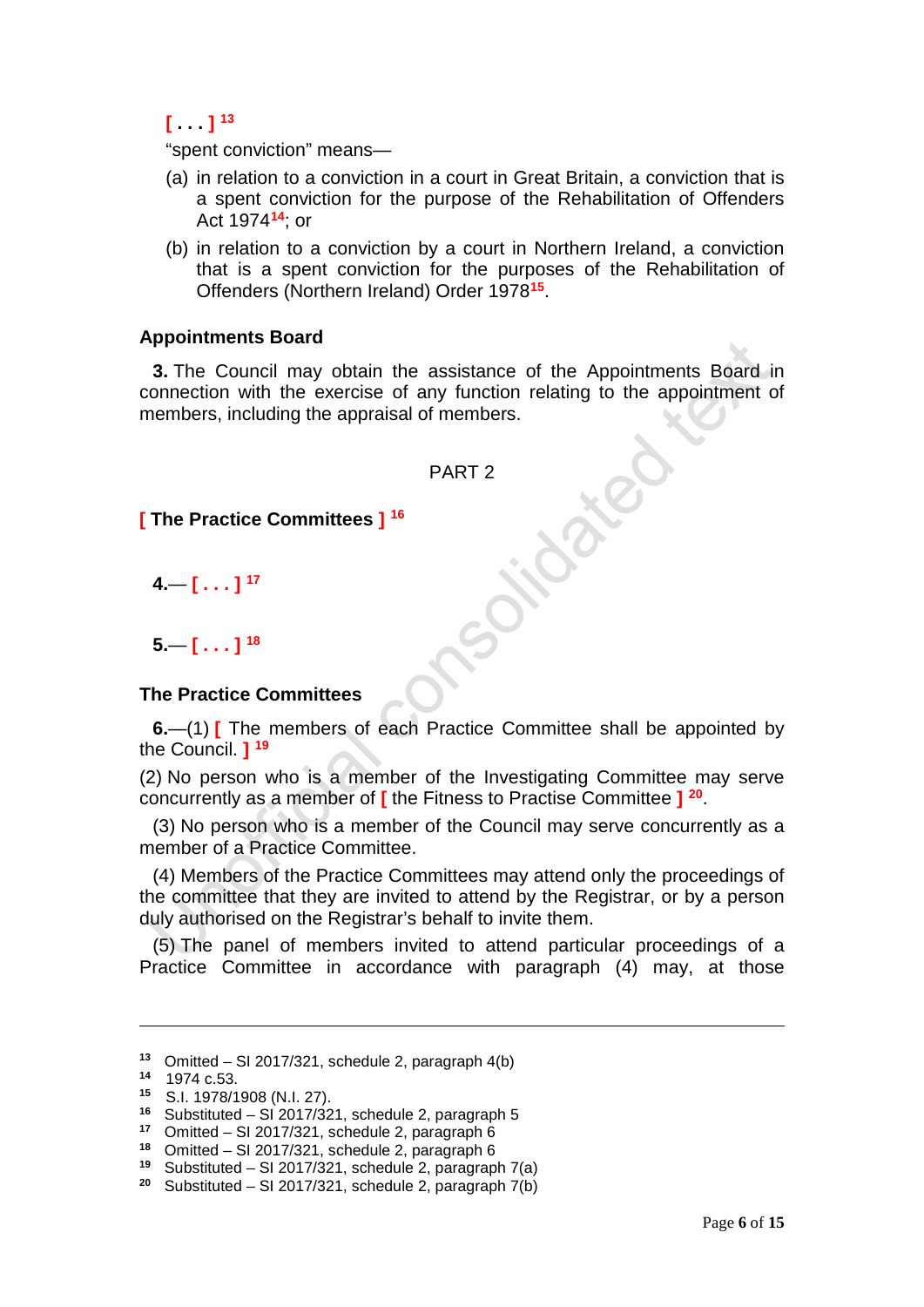proceedings, perform any function of that Practice Committee that it is reasonable for them to perform.

(6) The Council shall determine the duration of the term of office of members of the Practice Committees on their appointment (or reappointment).

(7) A person appointed as a member of a Practice Committee may be reappointed for one further term of office.

(8) No person may serve more than 2 terms of office as a member of a Practice Committee, including any term of office served prior to the coming into force of these Rules but subject to paragraph (9).

**[[**(8A) The Council may extend the term of office of any member of a Practice Committee, who as of 3rd March 2020 was serving a second term, for such a period as it considers appropriate.**][21](#page-6-0)][22](#page-6-1)**

(9) In the case of a person who was authorised to participate in proceedings under Part 5 of the Order immediately prior to the coming into force of these Rules—

- (a) that person's term of office that expires as a consequence of the coming into force of these Rules shall be discounted for the purpose of the calculation under paragraph (8); and
- (b) that person's first term of office under these Rules (if that person is reappointed) shall not exceed the unexpired portion of the term of office that expired as a consequence of the coming into force of these Rules.

(10) **[ [**Subject to paragraph (11),**][23](#page-6-2)][24](#page-6-3)** The quorum for the Practice Committees (that is, for panels of members invited in accordance with paragraph (4)) is 3, of which at least one must be—

(a) a registrant;

-

- (b) a non-registrant; and
- (c) the person chairing the meeting (who may also count as the registrant or non-registrant member mentioned in sub-paragraphs (a) and (b)).

**[ [**(11) In cases where it is not reasonably practicable to comply with the requirements of paragraph (10)—

(a) in that paragraph, for "3", substitute "2"; and

(b) paragraph (10)(a) shall not apply.**][25](#page-6-4) ][26](#page-6-5)**

### **Chairing of the Practice Committees**

**7.**—(1) The Council shall appoint, from amongst the members of each of the Practice Committees, persons to act as chairs of the committee of which they are a member ("panel chairs").

<span id="page-6-0"></span>**<sup>21</sup>** Substituted - SI 2020/821, schedule, rule 4(a)

<span id="page-6-1"></span>**<sup>22</sup>** Inserted – SI 2020/364, Schedule, rule 5(2)(a)

**<sup>23</sup>** Substituted – SI 2020/821, schedule rule 4(b)

<span id="page-6-3"></span><span id="page-6-2"></span>**<sup>24</sup>** Inserted – SI 2020/364, Schedule, rule 5(2)(b)

<span id="page-6-5"></span><span id="page-6-4"></span>**<sup>25</sup>** Substituted – SI 2020/821, schedule, rule 4(c) **<sup>26</sup>** Added – SI 2020/364, Schedule, rule 5(2)(c)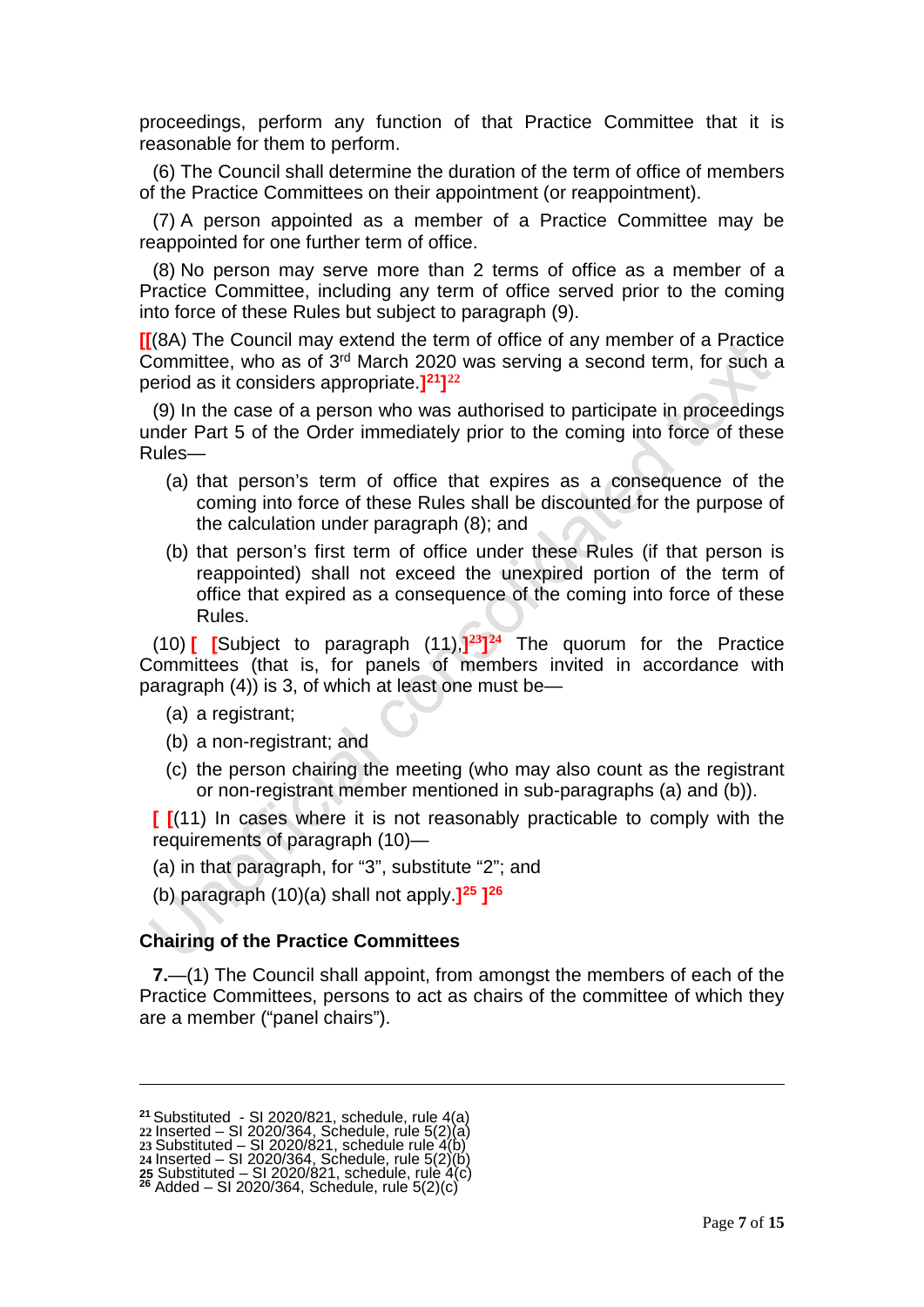(2) Of those persons, the Council shall designate one panel chair of each Practice Committee to act as the chair of that committee for a period determined by the Council on designation.

(3) If the Registrar or the person duly authorised on the Registrar's behalf ("the inviter") does not invite the chair to attend particular proceedings of the Practice Committee—

- (a) the inviter must invite another panel chair to those proceedings; and
- (b) subject to paragraph (4), that panel chair shall chair the proceedings in place of the chair of the committee.

(4) If at any proceedings of a Practice Committee, the panel chair invited to chair the proceedings is absent, the members of the committee at that meeting may nominate one of their number from amongst the members who are present to chair the proceedings.

(5) A person serving as a chair or panel chair of a Practice Committee shall cease to be a chair or panel chair—

- (a) if the member ceases to be a member of the Practice Committee in question;
- (b) if the member resigns as chair or panel chair (or both), which they may do at any time by a notice in writing to the Council;
- (c) if the Council votes (by a majority at a quorate meeting) to terminate the member's appointment as chair or panel chair (or both).

# PART 3

### Disqualification, removal and suspension etc.

### **Disqualification from appointment as committee member**

**8.** A person is disqualified from appointment as a member if that person—

- (a) has at any time been convicted of an offence involving dishonesty or deception in the United Kingdom and the conviction is not a spent conviction;
- (b) has at any time been convicted of an offence in the United Kingdom, and—
	- (i) the final outcome of the proceedings was a sentence of imprisonment or detention, and
	- (ii) the conviction is not a spent conviction;
- (c) has at any time been removed—
	- (i) from the office of charity trustee or trustee for a charity by an order made by the Charity Commissioners, the Charity Commission, the Charity Commission for Northern Ireland or the High Court on the grounds of any misconduct or mismanagement in the administration of the charity—
		- (aa) for which the person was responsible or to which the person was privy, or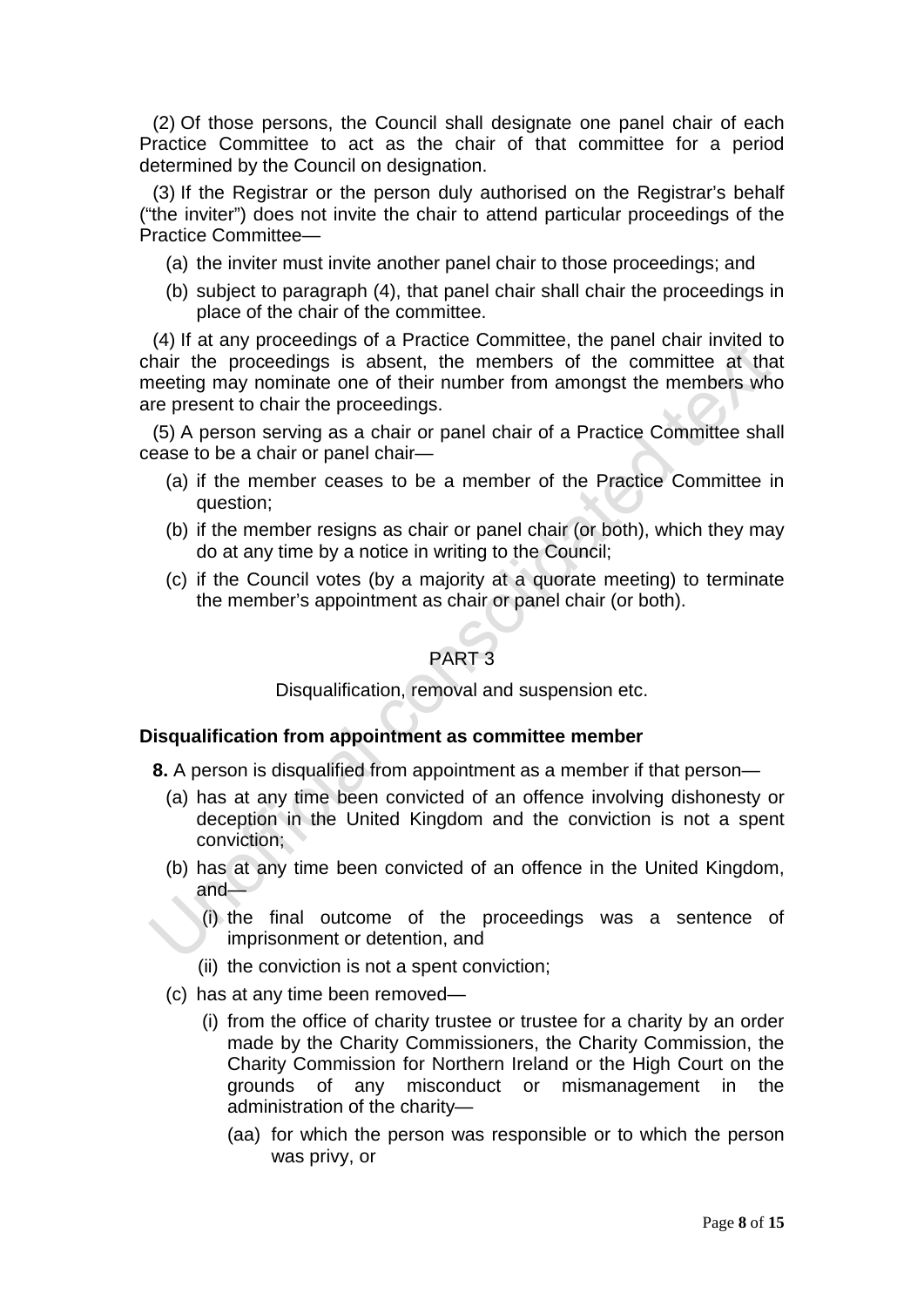- (bb) which the person by their conduct contributed to or facilitated, or
- (ii) under—
	- (aa) section 7 of the Law Reform (Miscellaneous Provisions) (Scotland) Act 1990**[27](#page-8-0)** (powers of Court of Session to deal with management of charities), or
	- (bb) section 34(5)(e) of the Charities and Trustee Investment (Scotland) Act 2005**[28](#page-8-1)** (powers of the Court of Session),

from being concerned with the management or control of any body;

- (d) has at any time been removed from office as the chair, member, convenor or director of any public body on the grounds, in terms, that it was not in the interests of, or conducive to the good management of, that body that the person should continue to hold that office;
- (e) at any time has been adjudged bankrupt or sequestration of the person's estate has been awarded, and—
	- (i) the person has not been discharged, or
	- (ii) the person is the subject of a bankruptcy restrictions order or an interim bankruptcy restrictions order under Schedule 4A to the Insolvency Act 1986**[29](#page-8-2)** or Schedule 2A of the Insolvency (Northern Ireland) Order 1989**[30](#page-8-3)** (which relate to bankruptcy restriction orders and undertakings);
- (f) has at any time made a composition or arrangement with, or granted a trust deed for, the person's creditors and the person has not been discharged in respect of it;
- (g) is subject to—
	- (i) a disqualification order or disqualification undertaking under the Company Directors Disqualification Act 1986**[31](#page-8-4)**,
	- (ii) a disqualification order under Part II of the Companies (Northern Ireland) Order 1989**[32](#page-8-5)** (company directors disqualification),
	- (iii) a disqualification order or disqualification undertaking under the Company Directors Disqualification (Northern Ireland) Order 2002**[33](#page-8-6)**, or
	- (iv) an order made under section 429(2) of the Insolvency Act 1986**[34](#page-8-7)** (disabilities on revocation of a county court administration order);
- (h) has been included by—

<span id="page-8-0"></span>**<sup>27</sup>** 1990 c. 40; section 7 was repealed by the Charities and Trustee Investment (Scotland) Act 2005 (asp 10), Schedule 4, paragraph 7(b).

<span id="page-8-1"></span>**<sup>28</sup>** 2005 asp 10.

<span id="page-8-2"></span>**<sup>29</sup>** 1986 c.45; Schedule 4A was inserted by section 257 of, and Schedule 20 to, the Enterprise Act 2002 (c.40).

<span id="page-8-3"></span>**<sup>30</sup>** S.I. 1989/2405 (N.I. 19); Schedule 2A was inserted by S.I. 2005/1455 (N.I. 10).

<span id="page-8-4"></span>**<sup>31</sup>** 1986 c.46.

<span id="page-8-5"></span>**<sup>32</sup>** SI 1989/2404 (N.I. 18).

<span id="page-8-6"></span>**<sup>33</sup>** SI 2002/3150 (N.I. 4); relevant amendments were made by S.I. 2005/1454 (N.I. 9).

<span id="page-8-7"></span>**<sup>34</sup>** Section 429(2) was amended by the Enterprise Act 2002 (c.40), Schedule 23, paragraph 15.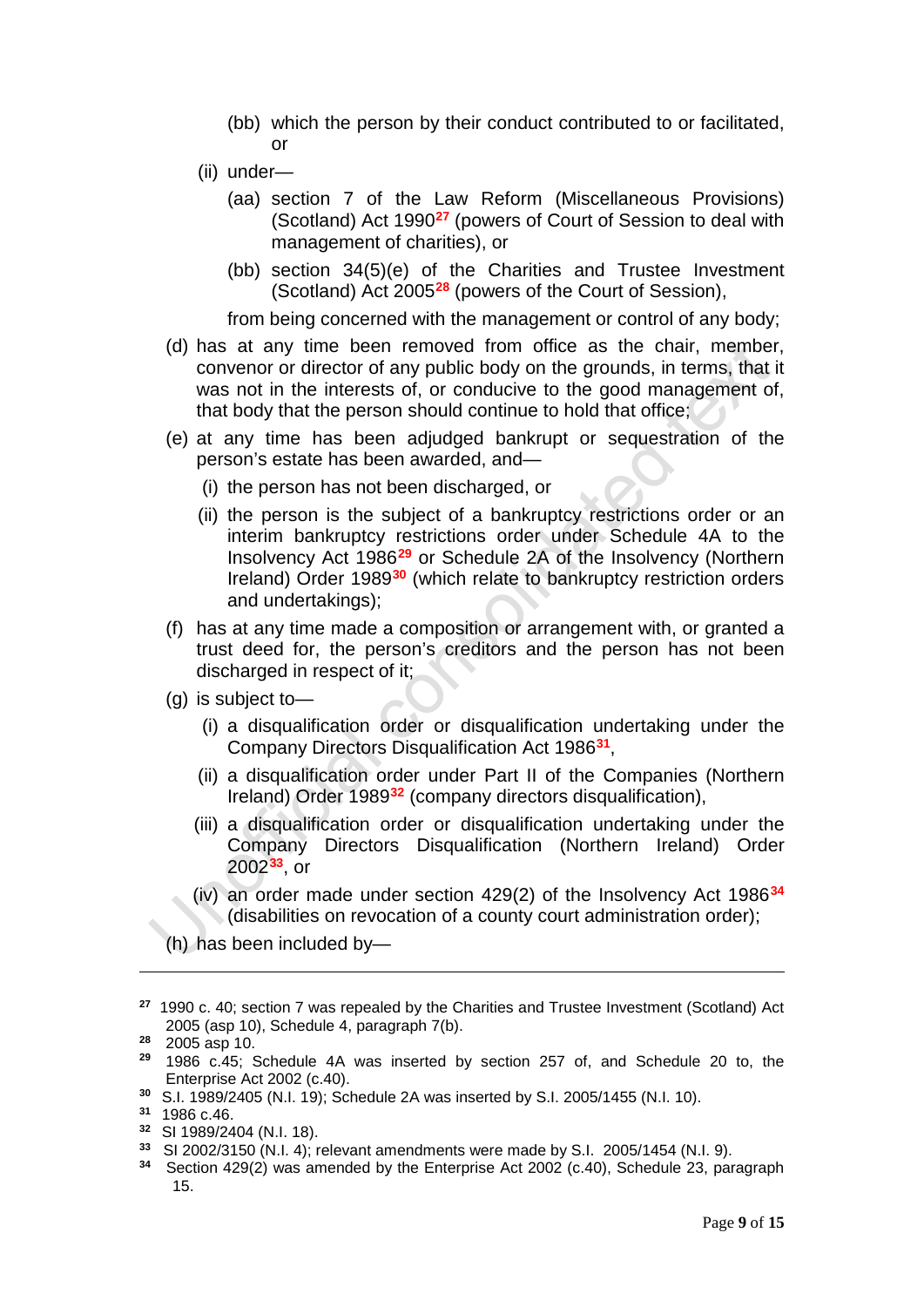- (i) the **[** Disclosure and Barring Service **] [35](#page-9-0)** in a barred list (within the meaning of the Safeguarding Vulnerable Groups Act 2006**[36](#page-9-1)** or the Safeguarding Vulnerable Groups (Northern Ireland) Order 2007**[37](#page-9-2)**), or
- (ii) the Scottish Ministers in the children's list or the adults' list (within the meaning of the Protection of Vulnerable Groups (Scotland) Act 2007**[38](#page-9-3)**);
- (i) has at any time been subject to any investigation or proceedings concerning the person's fitness to practise by any licensing body, the final outcome of which was—
	- (i) the person's erasure from a register held by the licensing body or a decision that had the effect of preventing the person from practising the profession licensed or regulated by the licensing body,
	- (ii) the person's suspension from a register held by the licensing body, and that suspension has not been terminated, or
	- (iii) a decision that had the effect of only allowing the person to practise that profession subject to conditions, and those conditions have not been lifted;
- (j) has at any time been subject to any investigation or proceedings concerning the person's fitness to practise by the Council, in the course of which or where the final outcome was that—
	- (i) the person was removed from or struck off the register (for a reason connected to the person's fitness to practise),
	- (ii) the person's registration in the register was suspended (including by an interim suspension order) and that suspension has not been terminated,
	- (iii) the person's registration in the register was made conditional upon their compliance with any requirement (including an interim conditions of practice order) and that requirement has not been lifted, or
	- (iv) the person's registration in the register was annotated by virtue of a caution order and that order is still in force;
- (k) has at any time been subject to any investigation or proceedings relating to an allegation that the person's entry in the register was fraudulently procured, the final outcome of which was the removal of the person's entry in the register;
- (l) is or has at any time been subject to any investigation or proceedings concerning the person's fitness to practise by—
	- (i) any licensing body, or
	- (ii) the Council,

<span id="page-9-0"></span><sup>&</sup>lt;sup>35</sup> Substituted: SI 2012/3006<br><sup>36</sup> 2006 c 47

<span id="page-9-2"></span><span id="page-9-1"></span>**<sup>36</sup>** 2006 c.47.

**<sup>37</sup>** SI 2007/1351 (N.I. 11).

<span id="page-9-3"></span>**<sup>38</sup>** 2007 asp 14.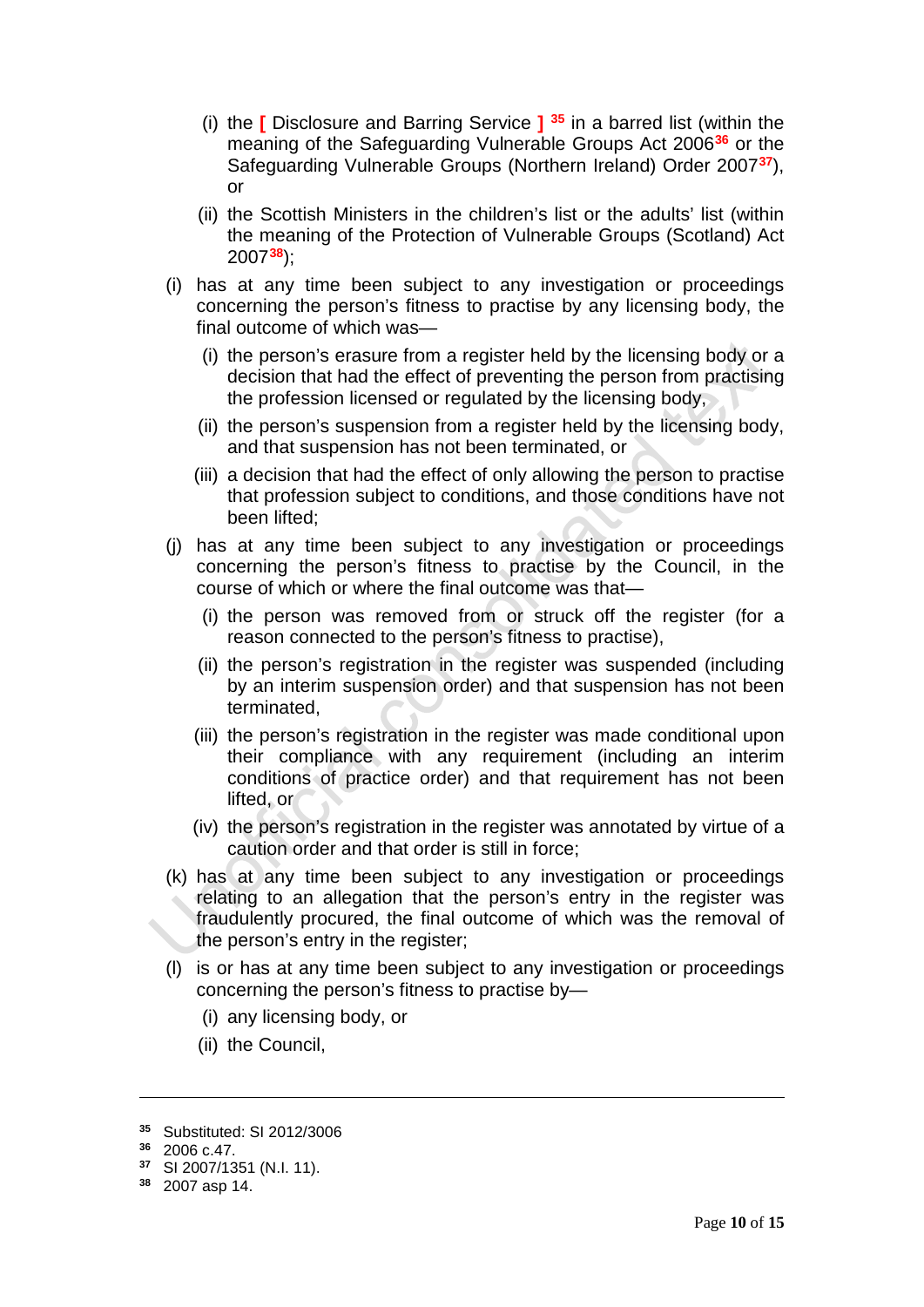and the Council is satisfied that the person's membership of the committee would be liable to undermine public confidence in the regulation of **[**nurses, midwives and nursing associates**][39](#page-10-0)**; or

(m) has at any time been convicted of an offence elsewhere than in the United Kingdom and the Council is satisfied that the person's membership of the committee would be liable to undermine public confidence in the regulation of **[**nurses, midwives and nursing associates**][40](#page-10-1)**.

## **Termination of committee membership**

**9.**—(1) A member shall be removed from office by the Council, if—

- (a) the member resigns, which a member may do at any time by a notice in writing to the Council;
- (b) in the case of—
	- (i) a member appointed in part because they were a registrant, that member's registration becomes lapsed,
	- $(i)$   $[$   $]$   $[$   $]$   $[$   $]$   $[$   $]$   $[$   $]$   $[$   $]$   $[$   $]$   $[$   $]$   $[$   $]$   $[$   $]$   $[$   $]$   $[$   $]$   $[$   $]$   $[$   $]$   $[$   $]$   $[$   $]$   $[$   $]$   $[$   $]$   $[$   $]$   $[$   $]$   $[$   $]$   $[$   $]$   $[$   $]$   $[$   $]$   $[$   $]$   $[$   $]$   $[$   $]$
	- (iii) a member appointed in part because they were a non-registrant, that member ceases to be a non-registrant;
- (c) the member becomes a person of the type mentioned in rule 8(a), (b) or (e) to (h) whether or not they thereafter cease to be such a person;
- (d) the member becomes a person of the type mentioned in rule 8(c) or (d);
- (e) in the case of a registrant, the member becomes the subject of any investigation or proceedings concerning the member's fitness to practise by the Council, in the course of which or as a result of which—
	- (i) the member is struck off the register,
	- (ii) the member's registration in the register is suspended,
	- (iii) the member's registration in the register is made conditional upon the member's compliance with any requirement, or
	- (iv) the person's registration in the register is annotated by virtue of a caution order,

and the proceedings relating to that particular sanction have reached their final outcome;

(f) in the case of a registrant, the member becomes subject to any investigation or proceedings relating to an allegation that the person's entry in the register was fraudulently procured or incorrectly made, the final outcome of which is the removal of the person's entry in the register;

<span id="page-10-0"></span>**<sup>39</sup>** Substituted – SI 2018/838, Schedule 2, paragraph 8(b)

<span id="page-10-1"></span>**<sup>40</sup>** Substituted – SI 2018/838, Schedule 2, paragraph 8(b)

<span id="page-10-2"></span>**<sup>41</sup>** Omitted – SI 2017/321, schedule 2, paragraph 8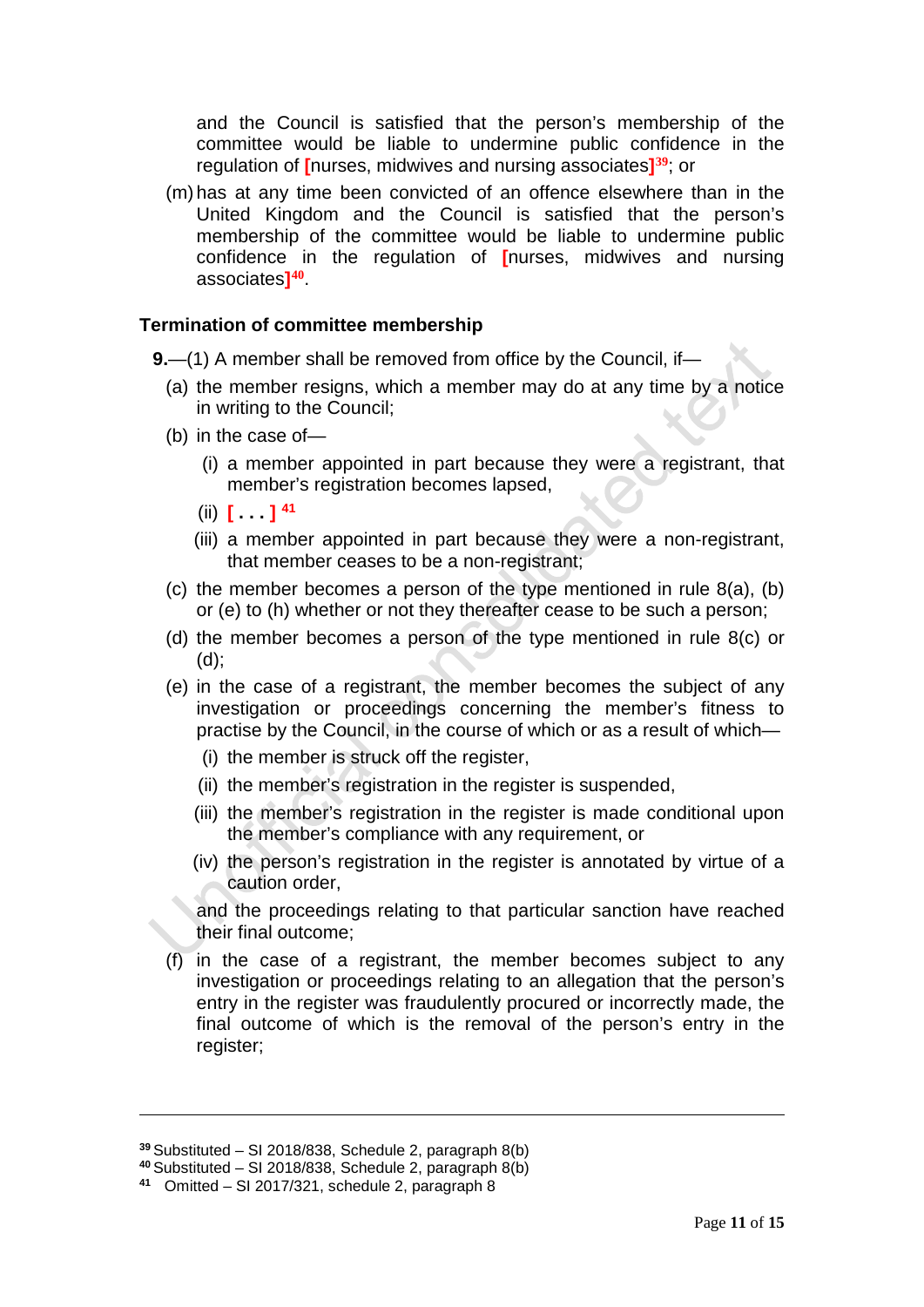- (g) the Council is satisfied that the member's level of attendance at meetings of the committee falls below a minimum level of attendance acceptable to the Council, having regard to—
	- (i) any recommended minimum levels of attendance that the Council has set in its standing orders, and
	- (ii) whether or not there were reasonable causes for the member's absences;
- (h) the Council is satisfied the member has failed, without reasonable cause, to undertake satisfactorily the requirements with regard to education and training for members that apply to that member and which the Council has included in its standing orders;
- (i) the Council is satisfied that the member is no longer able to perform their duties as a member of the committee because of adverse physical or mental health;
- (j) the Council is satisfied that the member's continued membership of the committee would be liable to undermine public confidence in the regulation of **[** nurses, midwives and nursing associates**][42](#page-11-0)**.

(2) A member who becomes, or may become, a person to whom paragraph (1)(b) to (f) applies must notify the Council in writing of that fact as soon as the person becomes aware of it.

(3) Any member or employee of the Council may notify the Council if they are of the view that the Council may need to exercise its functions under paragraph (1).

 $(4)$   $\left[$   $\right]$   $\left[$   $\right]$   $\left[$   $\right]$   $\left[$   $\right]$   $\left[$   $\right]$   $\left[$   $\right]$   $\left[$   $\right]$   $\left[$   $\right]$   $\left[$   $\right]$   $\left[$   $\right]$   $\left[$   $\right]$   $\left[$   $\right]$   $\left[$   $\right]$   $\left[$   $\right]$   $\left[$   $\right]$   $\left[$   $\right]$   $\left[$   $\right]$   $\left[$   $\right]$ 

# **Suspension of committee membership**

**10.**—(1) The Council may suspend a member from office by a notice in writing served on the member—

- (a) if the Council has reasonable grounds for suspecting that the member has become a person to whom rule  $9(1)(b)(iii)$  to (d) applies, for the purposes of determining whether or not the member has become such a person;
- (b) while the Council is considering whether or not it is satisfied as to the matters set out in rule  $9(1)(g)$  to (j);
- (c) if the member is subject to any investigation or proceedings concerning the member's fitness to practise by—
	- (i) any licensing body, or
	- (ii) the Council,

-

and the Council is satisfied that it would not be appropriate for the member to continue to participate in proceedings of the committee while the investigation or proceedings concerning the member's fitness to practise is or are ongoing;

**<sup>42</sup>** Substituted – SI 2018/838, Schedule 2, paragraph 8(c)

<span id="page-11-1"></span><span id="page-11-0"></span>**<sup>43</sup>** Omitted – SI 2017/321, schedule 2, paragraph 8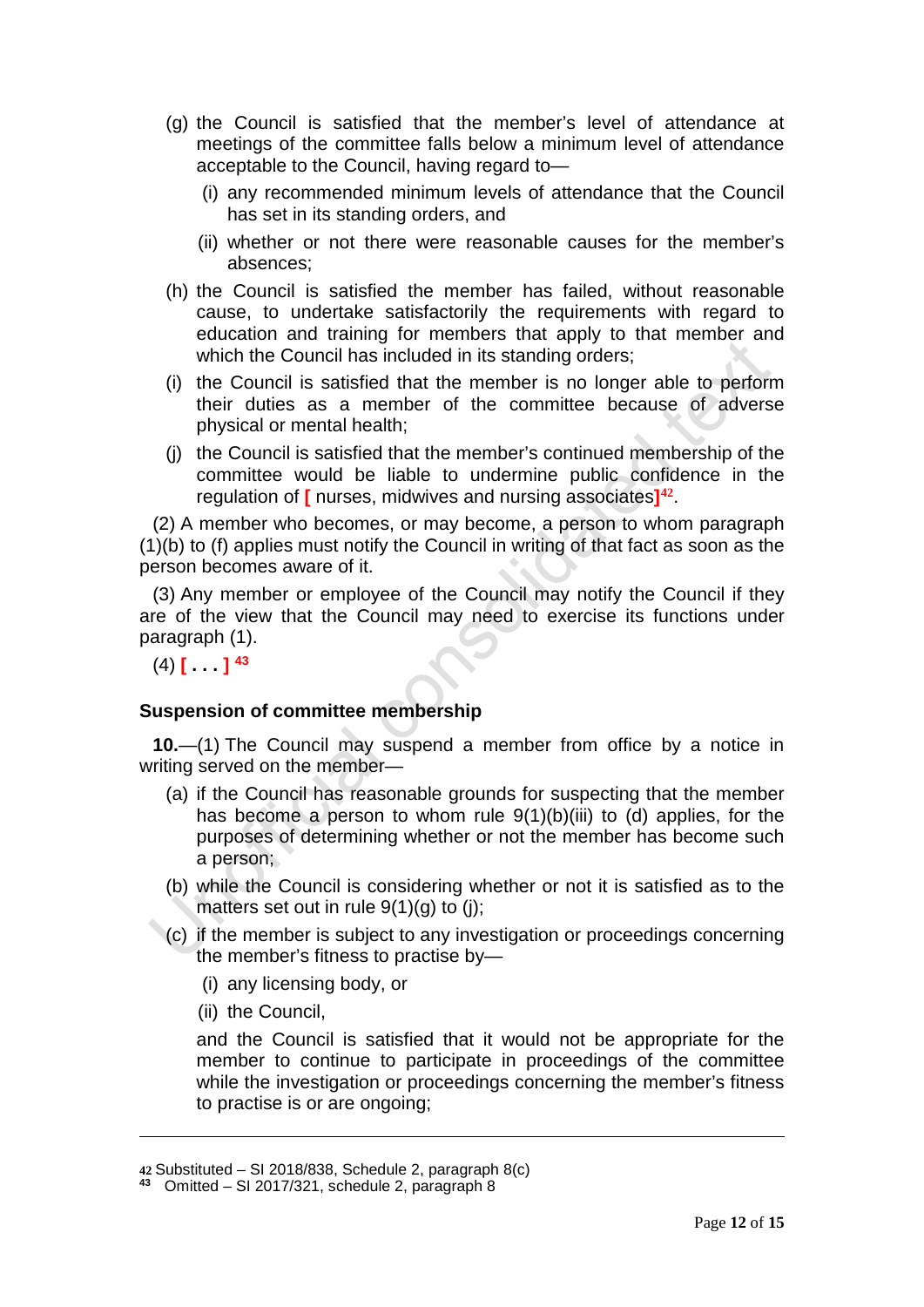- (d) if the member is the subject of any investigation or proceedings concerning whether the member's entry in the register was fraudulently procured or incorrectly made and the Council is satisfied that it would not be appropriate for the member to continue to participate in proceedings of the committee while the investigation or proceedings concerning the member's entry in the register is or are ongoing;
- (e) if the member is subject to any investigation or proceedings in the United Kingdom relating to a criminal offence, or in any other part of the world relating to an offence which, if committed in any part of the United Kingdom, would constitute a criminal offence, and—
	- (i) either—
		- (aa) the investigation or proceedings relate to an offence involving dishonesty or deception, or
		- (bb) the final outcome of the investigation or proceedings may be that the person is sentenced to a term of imprisonment or detention, and
	- (ii) the Council is satisfied that it would not be appropriate for the member to continue to participate in proceedings of the committee while the investigation or proceedings is or are ongoing.

(2) The Council shall suspend a member from office by notice in writing served on the member if the member is the subject of an order under article 31 of the Order (interim orders by a Practice Committee).

(3) The notice in writing under paragraph (1) or (2) shall set out the reasons for the suspension and the duration of the period of suspension, which shall (in the first instance) not be for more than 6 months.

(4) The Council—

- (a) may at any time review a suspension of a member by it; and
- (b) shall review any suspension of a member by it after 3 months from the start of the period of suspension, if requested to do so by the suspended member.
- (5) Following a review, the Council may—
	- (a) terminate the suspension; or
	- (b) if that review is within 3 months of the end of a period of suspension, extend the suspension for a further period of up to 6 months from the date on which the suspension would otherwise come to an end.

(6) The Council shall notify the suspended member in writing of the outcome of any review and that notice in writing shall include the reasons for any decision taken.

# **Potential consequences of needing to remove, or of having removed or suspended, Practice Committee members**

**11.**—(1) The validity of any proceedings of a Practice Committee shall not be affected by—

(a) a member whom the Council must remove from the committee under rule 9(1)(b) to (f) participating in the proceedings;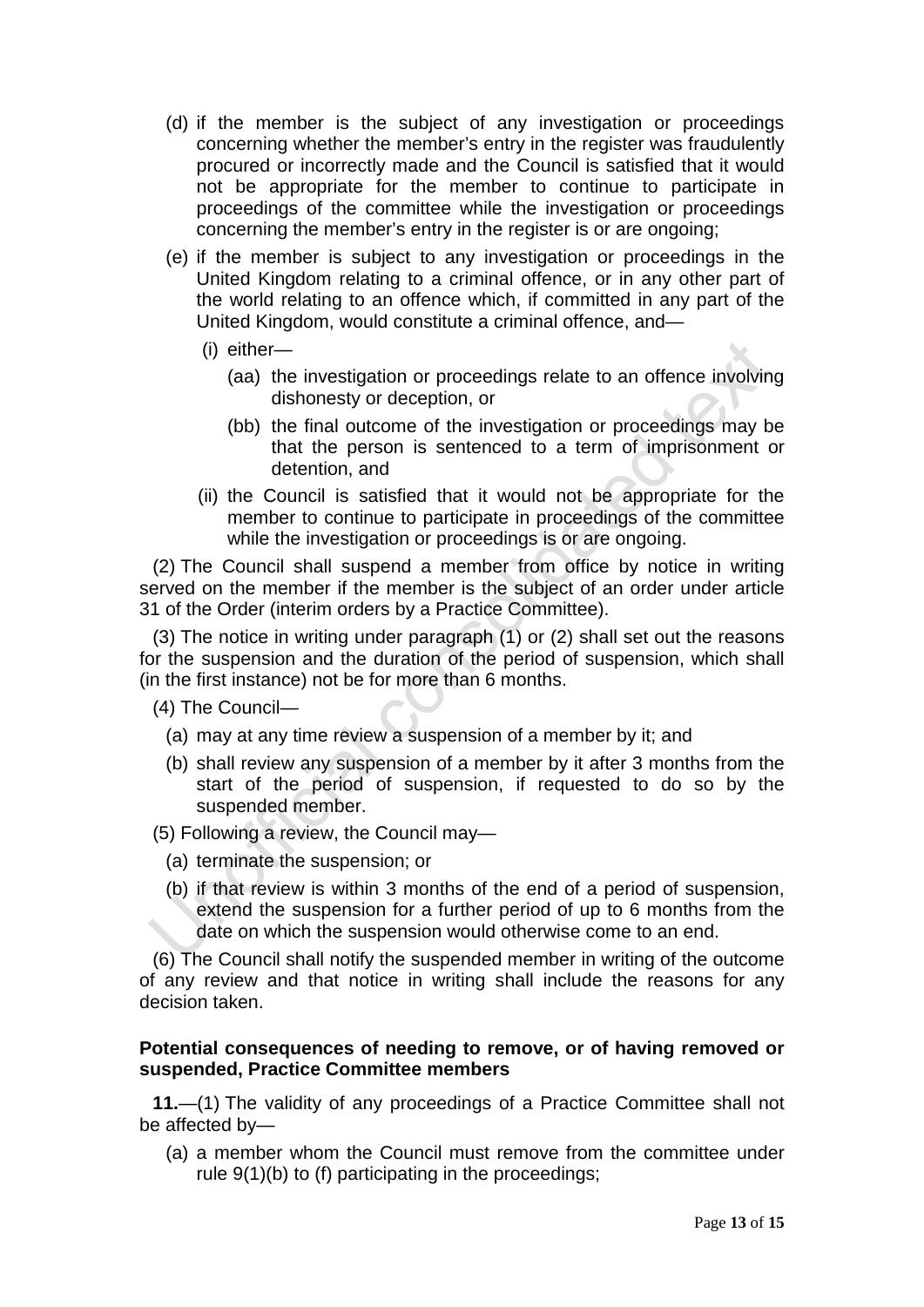- (b) a member whom the Council has removed under rule 9(1) having participated in the proceedings; or
- (c) a member who has been suspended by the Council under rule 10(1) or (2) having participated in the proceedings.

(2) Notwithstanding paragraph (1)(a), a member whom the Council must remove from a committee under rule 9(1)(b) to (f) is not entitled to participate in proceedings of the committee, pending the member's removal from the committee by the Council.

# PART 4

# Consequential amendment

# **Consequential amendment to the Nursing and Midwifery Council (Fitness to Practise) Rules 2004**

**12.** In the Nursing and Midwifery Council (Fitness to Practise) Rules 2004**[44](#page-13-0)**, in rule 2 (interpretation), omit the definition of "Chair".

Given under the official seal of the Nursing and Midwifery Council on 3rd December 2008.



*Jill Crawford* President

*Graham Smith* Chief Executive and Registrar

# **EXPLANATORY NOTE**

*(This note is not part of the Order)*

This Order approves Rules made by the Nursing and Midwifery Council ("NMC") in respect of the constitutions of its four statutory committees: the Midwifery Committee, the Investigating Committee, the Conduct and Competence Committee and the Health Committee. The latter three committees are known collectively as the Practice Committees.

Part 1 of these rules contains introductory provisions, which include a power enabling the NMC to obtain the assistance of its Appointments Board in connection with functions relating to the appointment of members of its statutory committees.

Part 2 contains the provisions specific to the Midwifery Committee or to the Practice Committees. Rule 4 deals with the composition and quorum of the

<span id="page-13-0"></span>**<sup>44</sup>** Scheduled to S.I. 2004/1761.